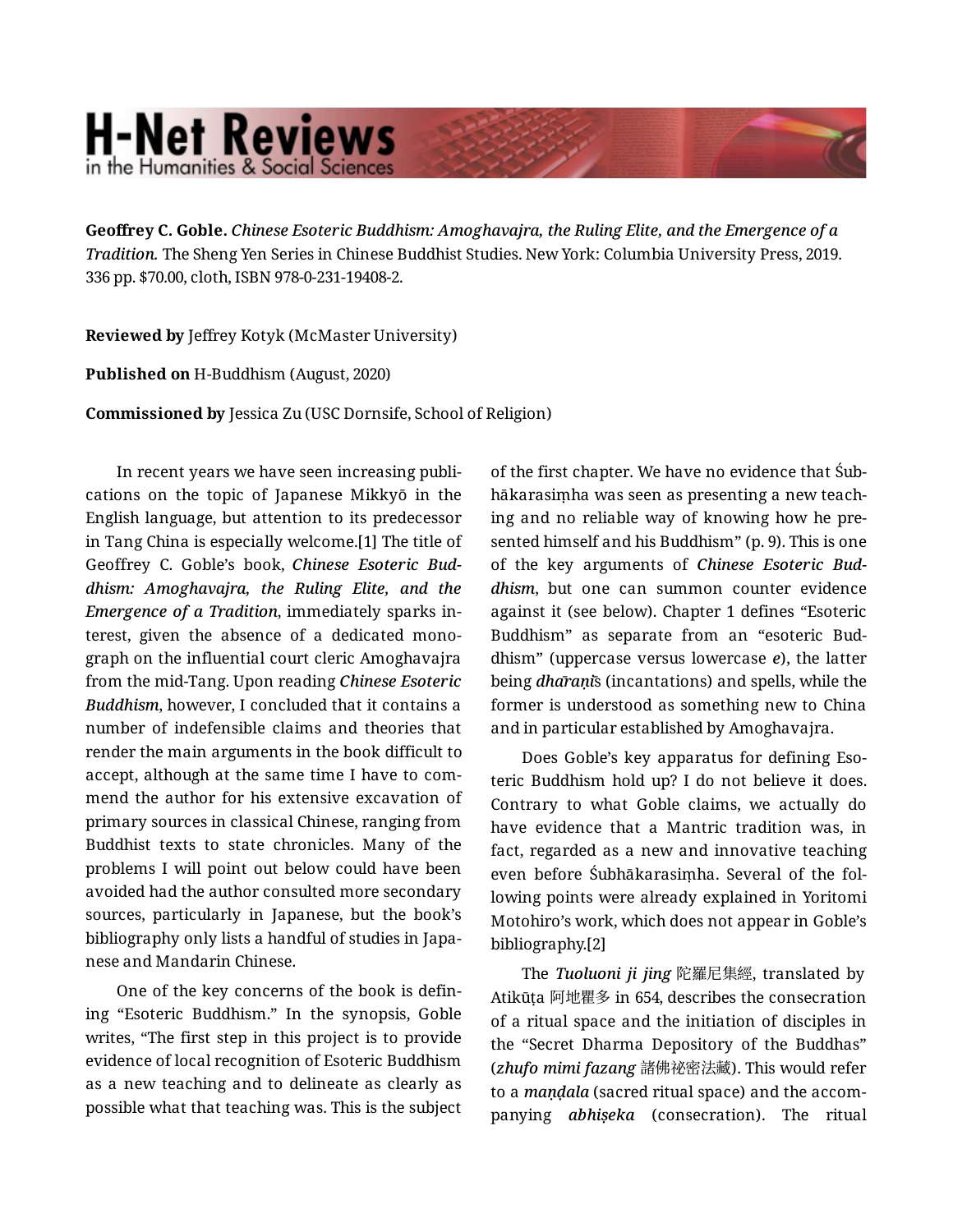process uses a *vajra* (T 901, 18: 813c19-814c23). Moreover, Zhisheng 智昇 (669–740) in 730 reported that Atikūṭa "established a Universal Altar for Dhāraṇīs 建陀羅尼普集會壇" (T 2154, 55: 562c15). This was, I believe, unprecedented in Chinese histo‐ ry and would have been recognized as a new mod‐ el of Buddhist practice.

Moving ahead a few decades, Chinese monks in India were exposed to the new Mantric prac‐ tices. Although on page 19, Goble notes that the Chi‐ nese monk Wuxing 無行 (b. 630) had been responsi‐ ble for the transmission of several key texts back to China, another essential item of interest related to Wuxing is the letter he sent to the Chinese court, which Goble does not mention. The letter was brought to Japan by Ennin 圓仁 (794–864) (南荊州沙 門無行在天竺國致於唐國書一卷; T 2167, 55: 1086c22). Only a few lines of this letter are extant. One im‐ portant line is preserved in the *Shingon shūkyō jigi* 眞言宗教時義 by Annen 安然 (841–915?). The extant line from Wuxing's letter reads, "Recently the new Mantra teachings have become revered in the country [India] 近者新有眞言教法擧國崇仰" (T 2396, 75: 421a11). Yijing 義淨 (635–713), who visited Southeast Asia and India between 671 and 695, also reported that the Vidyādharapiṭaka (*zhou zang* 呪 藏), in other words, the canon of *dhāraṇī*s or *mantra*s, had not yet spread eastward to China (呪 藏東夏未流). Yijing himself had repeatedly entered the *tanchang* 壇場 (here referring to the ritual space or *maṇḍala*) at Nālanda intent on acquiring this practice, but his merit was insufficient (淨於那 爛陀亦屢入壇場希心此要而為功不並就; T 2066, 51: 7a9-12). These accounts prove that the Chinese were already aware of an innovative new *ap‐ proach* to Buddhist practice centered on *mantra*s, which clearly required some sort of authorization or initiation.

An important part of *Chinese Esoteric Bud‐ dhism* is its treatment of Amoghavajra's predeces‐ sors. Goble addresses the careers and roles of Śub‐ hākarasiṃha, Yixing, and Vajrabodhi in the intro‐ duction. Goble argues, with regard to Śub‐ hākarasiṃha, that we have "no reliable way of knowing how he presented himself and his Bud‐ dhism. We only have access to others' representa‐ tions. In sources produced prior to 755, Śub‐ hākarasiṃha is identified as transmitting the *dhāraṇī* teaching rather than something new in his scriptural translations" (p. 9). This is an erroneous assertion for the simple fact that we have the com‐ mentary to the *Vairocanābhisaṃbodhi*, which was compiled and expanded on by Yixing based on the oral testimony of Śubhākarasiṃha. Goble, howev‐ er, rejects this authorship: "All told, evidence sug‐ gests that the *Commentary* postdates the lives of Śubhākarasiṃha and Yixing and is possibly a Japa‐ nese product" (pp. 19–20).

Some remarks about the authorship of the commentary were voiced by Osabe Kazuo 長部和雄 (b. 1907) as early as 1944. He also wrote an article in 1954 expressing doubts about Yixing's involve‐ ment in the text in question (this does not mean it was a Japanese composition however). Osabe should have been cited (especially his monograph on Yixing) but was not, although later scholars in Japan have generally *not* accepted Osabe's propos‐ al. Excellent recent studies on the commentary in its various recensions include those by Kameyama Takahiko, Shimizu Akisumi, and Mano Shinya.[3] These scholars discuss the complex factors under‐ lying the production and transmission of multiple recensions of the commentary (the two main ver‐ sions in use by scholars are T 1796 and X 438).

Goble's argument against the traditionally at‐ tributed authorship of the commentary is easily re‐ futed with reference to the commentary itself and other Chinese and Japanese sources. I present five points that contest Goble's argument. First, the sub-commentary in the *Yiqie jing yinyi* 一切經音義 by Amoghavajra's disciple Huilin 慧琳 (737–820), produced in 807, cites the commentary with the ab‐ breviated title *Yiji* 義記, noting it was produced by Yixing. This abbreviated title likely stems from *Dapiluzhena jing yiji* 大毘盧遮那經義記, which is an attested title in Annen's catalog, the *Sho ajari shin‐*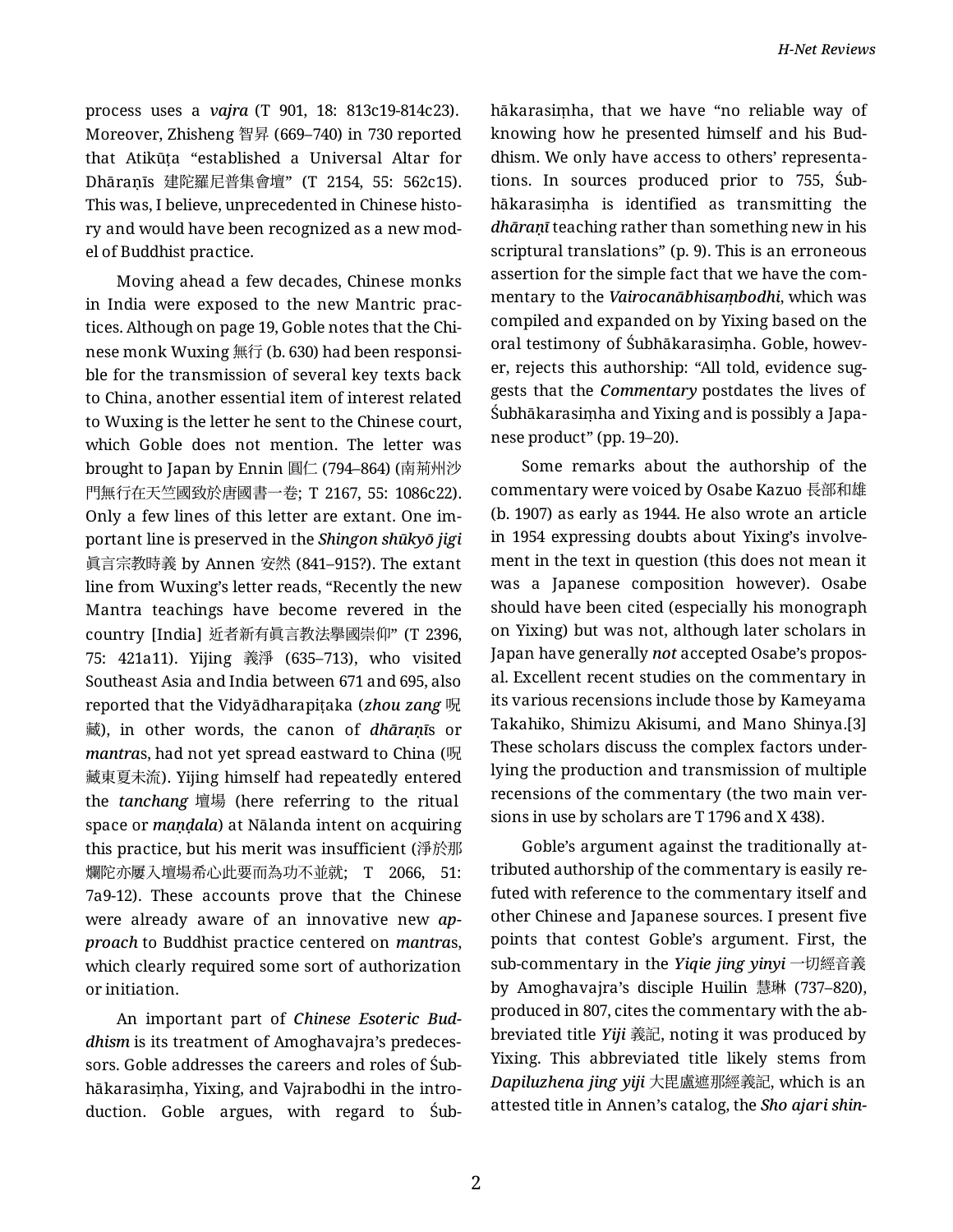*gon mikkyō burui sōroku* 諸阿闍梨眞言密教部類總録 (T 2756, 55: 1114c24-26) from the year 902. Annen also noted this work was "expounded by Śub‐ hākarasiṃha and recorded by Yixing 無畏釋一行記" (T 2176, 55: 1114c24). This only demonstrates the traditional position that this commentary was orally explained by Śubhākarasiṃha at first and then Yixing added further material on the basis of this. Huilin's definition of the term *mānava* 摩納婆 was clearly derived from the commentary (com‐ pare T 2128, 54: 353b23-c1 and T 1796, 39: 594a27 b5). Huilin clearly had the commentary in his pos‐ session in the year 807 in China.

Second, Yixing's own theory of fixed and aver‐ aged New Moons is actually incorporated into the commentary in the section on astrology and cal‐ endrical conventions. I have discussed this section of the commentary and Yixing's theory in a past study.[4] If the commentary were a Japanese com‐ position, as Goble suggests it could be, the author(s) would have had to be familiar with the as‐ tronomical theory of Yixing. This seems unlikely because his calendar, the *Dayan li* 大衍暦, would *not* have been accessible to monastics in China and Japan. Furthermore, the commentary trans‐ lates twelve zodiacs as *shi'er fang* 十二房 (twelve chambers) (T 1796, 39: 618a8). If the commentary were produced during or after Amoghavajra's time, especially by a Japanese hand, we would ex‐ pect to see the more conventionally established terms *shi'er gong* 十二宮 (twelve palaces) or *sh'er wei* 十二位 (twelve places).

Third, the *Taizō engi* 胎藏緣起, which is attrib‐ uted to Saichō 最澄 (767–822), mentions the produc‐ tion of the commentary: Yixing "frequently con‐ sulted with Tripiṭaka Master Śubhākarasiṃha. [They] translated the Sanskrit of the *Vairocana-sū‐ tra* into a Chinese text, altogether seven fascicles, which was then transmitted into the world, while also producing a commentary on the meanings [of the text] 每於無畏三藏所諮, 毗盧遮那經, 自譯梵文以爲 漢典凡七卷, 見傳於世,兼為疏義." The *Ryaku fuhō den* 略付法傳 by Kūkai 空海 (774–835), however, only men‐

tions the translation but not the commentary.[5]

Fourth, the *Liangbu dafa xiangcheng shizi fufa ji* 兩部大法相承師資付法記 by Haiyun 海雲 in 834 records that Yixing produced a commentary to the *Vairocanābhisaṃbodhi* in seven fascicles, which later were arranged as fourteen (T 2081, 51: 786c17-18). Fifth, Annen (T 2176, 55: 1114c24) recorded that a commentary to the *Vairocanāb‐ hisaṃbodhi* (大毘盧遮那經義記十卷) was brought to Japan by Genbō 玄昉 (d. 746). Genbō stayed in Chi‐ na between 716 and 735. Unless Annen's records were fraudulent, it is clear that Genbō returned with one version of the commentary. Genbō's dates in China overlap with the careers of Śub‐ hākarasiṃha and Yixing in the capital. Genbō was actually in China when the *Vairocanābhisaṃbodhi* and its commentary were produced.

As the research of various Japanese scholars shows, there were some emendations and edits to the commentary in China after Yixing's time, but the bulk of the work dates back to Yixing and Śub‐ hākarasiṃha.[6] Moreover, looking at the two main recensions of this commentary that are commonly used today (T 1796 and X 438), we see lines that commence with "the *ācārya* states ..." (阿 闍梨云; T 1796, 39: 579c10), which is likely Śub‐ hākarasiṃha's own voice, albeit translated into Chinese. In fact, although Yixing is normally credit‐ ed with the authorship of the commentary, and in‐ deed it is a fact he clearly edited and added materi‐ al, it seems that Yixing built up from Śub‐ hākarasiṃha's oral commentary. An item listed in the *Gishaku mokuroku* 義釋目錄 by the Japanese monk Enchin 圓珍 (814–91) includes a certain *Fan‐ ben Piluzhena chengfo jing chaoji* 梵本毗盧遮那成佛 經抄記 (X 438, 23: 299b21), which is not extant, but this appears to have been notes for the Sanskrit *Vairocanābhisaṃbodhi*. Yixing and Śub‐ hākarasiṃha had together translated said text in 724, so undoubtedly these notes were likely record‐ ed from Śubhākarasiṃha. Yixing, we can imagine, incorporated these into the commentary, as seems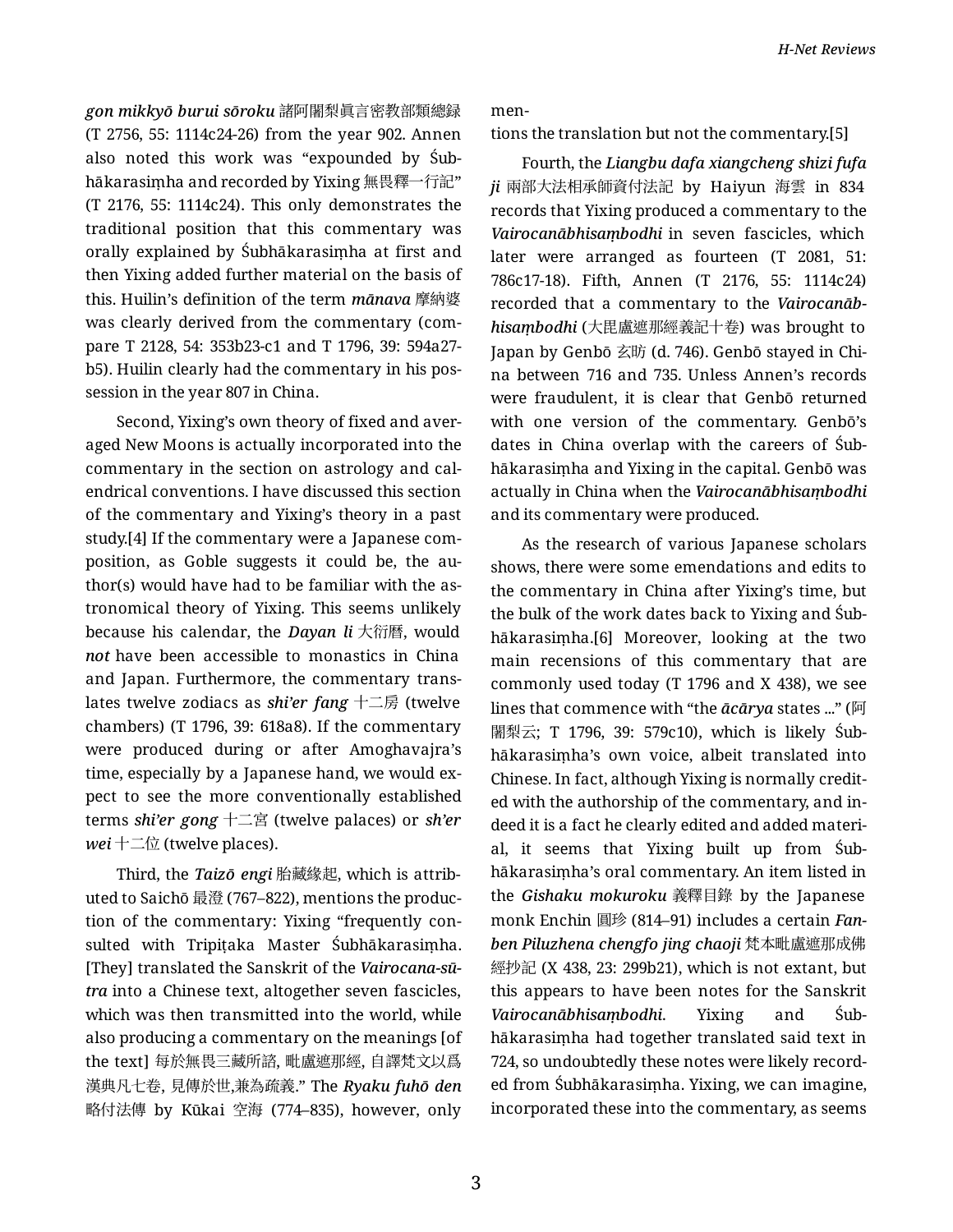to have been the case. Furthermore, the commen‐ tary on the *Vairocanābhisaṃbodhi* deals with many more topics than only the *dhāraṇī* teach‐ ings—in fact, it explains *abhiṣeka* and the creation of a *maṇḍala*, which leads me to wonder why Gob‐ le claims that "in sources produced prior to 755, Śubhākarasiṃha is identified as transmitting the *dhāraṇī* teaching rather than something new in his scriptural translations" (p. 9).

The above points can only lead one to con‐ clude that Goble's challenge to the traditionally at‐ tributed authorship of the commentary to the *Vairocanābhisaṃbodhi* is indefensible and more‐ over constitutes a fatal flaw in his analysis of Śub‐ hākarasiṃha and Yixing. To suggest that the com‐ mentary "is possibly a Japanese product" is misleading and wrong. I shared Goble's idea with Shin‐ gon and Tendai monks, who agreed that such a proposal was unreasonable. One remarked that Kūkai brought back a copy of the commentary in 806, which in Kūkai's catalog is also attributed to Yixing (T 2161, 55: 1064a8). My colleague further noted that Kūkai repeatedly quoted from the com‐ mentary throughout his writings.

Moving on, Goble argues, "In China, Śub‐ hākarasiṃha's texts were not conceived as a dis‐ tinct or new teaching during his own lifetime" (p. 20). The *Vairocanābhisaṃbodhi*, however, explains that attainment of full awakening is possible with‐ in a single life, which is entirely unlike earlier Mahāyāna texts, in which the path to full buddha‐ hood takes immeasurable lifetimes along the ten *bhūmi*s of a bodhisattva's career. The relevant line in the *Vairocanābhisaṃbodhi* reads, "Moreover, he manifested the appearances of *vajradharas*, and the bodhisattvas Samantabhadra and Padmapāṇi, and proclaimed throughout the ten directions the pure-worded Dharma of the Mantra path: that the stages from the first generation of [*bodhi*-]*citta* up to tenth [can be] progressively fulfilled in this life‐ time 又現執金剛普賢蓮華手菩薩等像貌, 普於十方, 宣說 真言道清淨句法, 所謂初發心乃至十地, 次第此生滿足" (T 848, 18: 1b2-4).

This idea is further elaborated in the commen‐ tary as follows: "The gate into the entry of Mantra generally includes three items. The first is the gate related to the mysteries of body. The second is the gate related to mysteries of speech. The third is the gate related to mysteries of mind. These matters will be broadly discussed below. The practitioner purifies their three karmas through these three means. It is by being empowered [\**adhiṣṭhāna*] with the three mysteries of the Tathāgata that it is possible to fulfill the *bhūmi*s and *pāramitā*s in this lifetime, and not further pass through numbers of kalpas 入真言門略有三事, 一者身密門, 二者語密門, 三 者心密門. 是事下當廣說. 行者以此三方便, 自淨三業, 即 為如來三密之所加持, 乃至能於此生滿足地波羅密, 不復 經歷劫數" (T 1796, 39: 579b27-c2).[7] This would have been a revolutionary new concept to Chinese Buddhists, especially when it was linked to the mysteries of body, speech, and mind. Śub‐ hākarasiṃha's translation was arguably novel in China, since it explained this concept of buddha‐ hood within one lifetime.

I am compelled to challenge Goble's claim that Śubhākarasiṃha and Vajrabodhi "seem to have had little if any effect on the conception of Bud‐ dhism in China, likely due to the relative paucity of their scriptural contributions to the Chinese Bud‐ dhist canon" (p. 29). The foundations of Buddhist Mantrayāna in East Asia were, in reality, estab‐ lished by these two monks and then further devel‐ oped by Amoghavajra. Śubhākarasiṃha and Va‐ jrabodhi introduced lineages of *abhiṣeka* (initia‐ tions) and also new iconographical forms via *ma ṇḍala*s. These two practices alone altered the face of Chinese Buddhism. The pantheon of deities and other figures who accompanied the *maṇḍala*s were greatly influential within Chinese Buddhist art his‐ tory. The iconography these two monks introduced ought to also have been addressed by Goble. These icons were preserved in Japan in various docu‐ ments, such as the *Taizō zuzō* 胎藏圖象 ( *Taishō zuzō* vol. 2: 191–328) and *Taizō kuzuyō* 胎藏舊圖樣 (*Taishō zuzō* vol. 2: 477–566), for example. From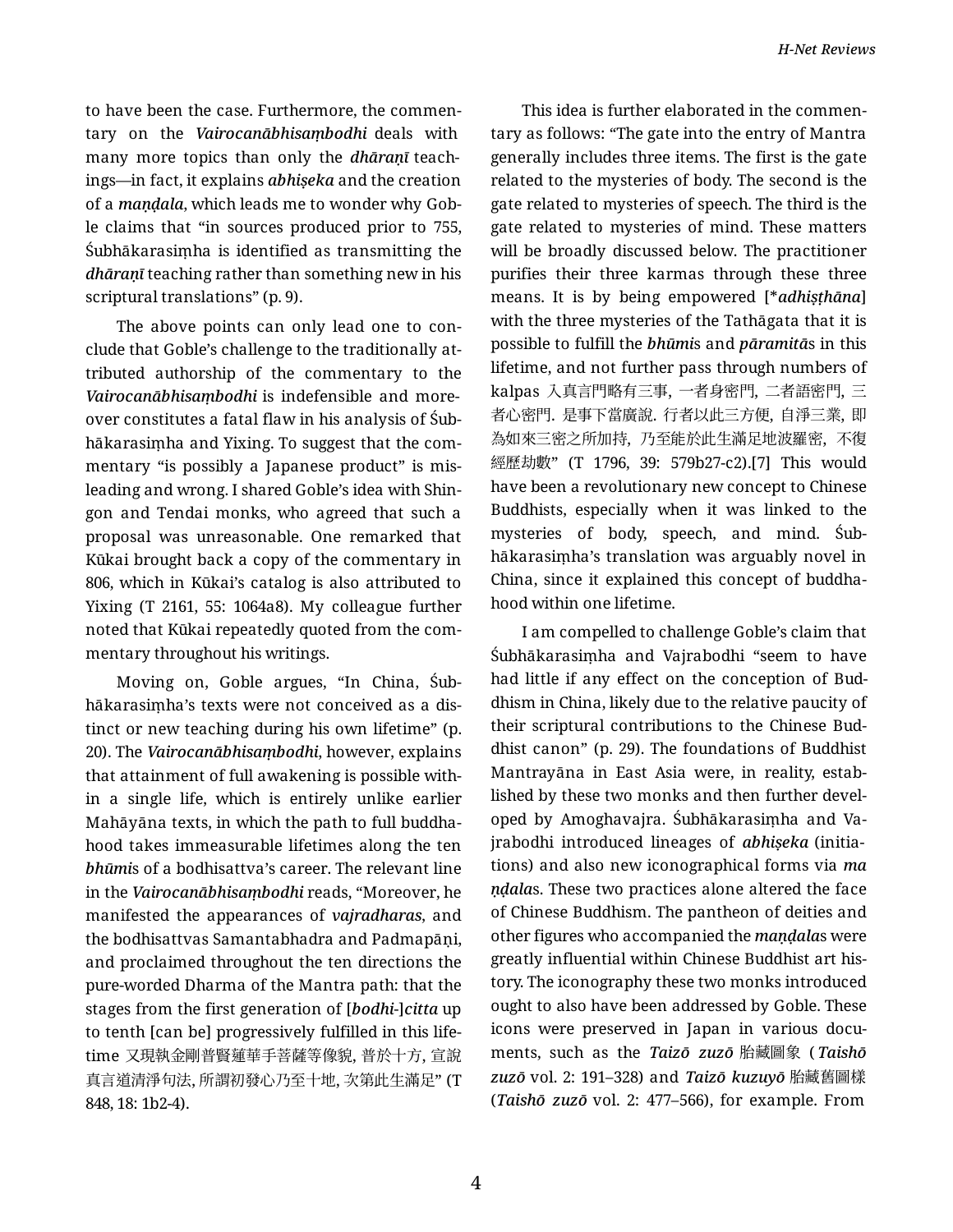the perspective of art history, it is unreasonable to argue that Śubhākarasiṃha or Vajrabodhi had "lit‐ tle if any effect on the conception of Buddhism in China," since from the extant literature and iconography, it is patently clear that this is untrue.

Moving further into the study, Goble suggests that "it is difficult not to see Emperor Xuanzong's interest in Vajrabodhi—like Emperor Taizong's in‐ terest in Xuanzang—as predicated on the intelli‐ gence concerning foreign kingdoms that the monk could provide" (p. 29). Taizong's interest in Xuan‐ zang was complex and not limited to an interest in Xuanzang's knowledge of foreign countries. The utility of gaining popular Buddhist support through sponsoring translations during a critical time in his reign was more likely Taizong's actual interest. A lot of the assumptions about Taizong's relation‐ ship to Xuanzang are based on questionable hagio‐ graphical evidence.[8] Similarly, in my opinion, it is more reasonable to argue that Vajrabodhi and his monastic contemporaries were regarded by Xuan‐ zong's court as valuable members of the sangha. There would have been far superior methods to ac‐ quire intelligence on foreign powers than relying on foreign monks, and a survey of the dynastic histories and various state compendia show that; in fact, state authors seldom seriously consulted Buddhist sources. For instance, the encyclopedic *Tong dian* 通典 (fasc. 193) compiled in 801 by Du You 杜佑 (735–812) has a line in the sub-commentary on the section on India that states, "Authors record the affairs of India, with many records of monks. One suspects that the popular records of Faming and Dao'an are all fantastical and unreli‐ able, so they are not recompiled [here] 諸家紀天竺 國事, 多錄諸僧, 法明道安之流傳記, 疑皆恢誕不經, 不復 悉纂也." For these reasons, I think the statement that Amoghavajra acted as an unofficial intelli‐ gence agent "according to an established role for Buddhist monks in the Tang period" is also prob‐ lematic (p. 37).

On page 45, Goble argues, "Although the *Ac‐ count of Conduct* passage suggests that Vajrabodhi possessed and transmitted the *Great Vairocana Scripture* to Amoghavajra, there is no other evidence that Vajrabodhi emphasized or was aware of this text." This is another puzzling statement, since Japanese Buddhism traditionally teaches otherwise. Haiyun explained that Vajrabodhi knew that Śubhākarasiṃha understood the teachings of Mahāvairocana and subsequently sought teach‐ ings from him (T 2081, 51: 784a5-10). There is clear‐ ly evidence to support the idea that Vajrabodhi was aware of the *Vairocanābhisaṃbodhi* and was initiated into it. If Goble disputes this, then he ought to have provided reasoning why.

*Chinese Esoteric Buddhism* is primarily con‐ cerned with Amoghavajra. The background bio‐ graphical information is sufficient but could have included a critical discussion of the Buddhist sources that we possess to reconstruct the life of Amoghavajra, as well as their potential shortcom‐ ings as hagiographies but such philological excava‐ tions of primary sources are not a feature in the book.

Buddhist hagiographies and state records can be at odds with each other in Chinese history, so re‐ constructing the life of a monk is no simple task. One can also carefully use Japanese materials as additional references, such as the aforementioned *Ryaku fuhō den* in the case of Amoghavajra. Fasci‐ cle 52 of the *Cefu yuangui* 冊府元龜—completed in 1013 by Wang Qinruo 王欽若 (962-1025) and Yang Yi 楊億 (974-1020)—is another important source. In this voluminous work, which is now digitized and searchable on CTEXT and Wikisource, we see some references to Amoghavajra. This fascicle in partic‐ ular includes a memorial penned by Amoghavajra in which he reviews his own long career. A eulogy of Amoghavajra is also included in this fascicle. These documents would have been worth bringing into the wider study.

Chapter 2 discusses Amoghavajra's rise to in‐ fluence in relation to the rites of the Tang "imperi‐ al religion." This is not an emic category (that is, Chinese did not have an equivalent term such as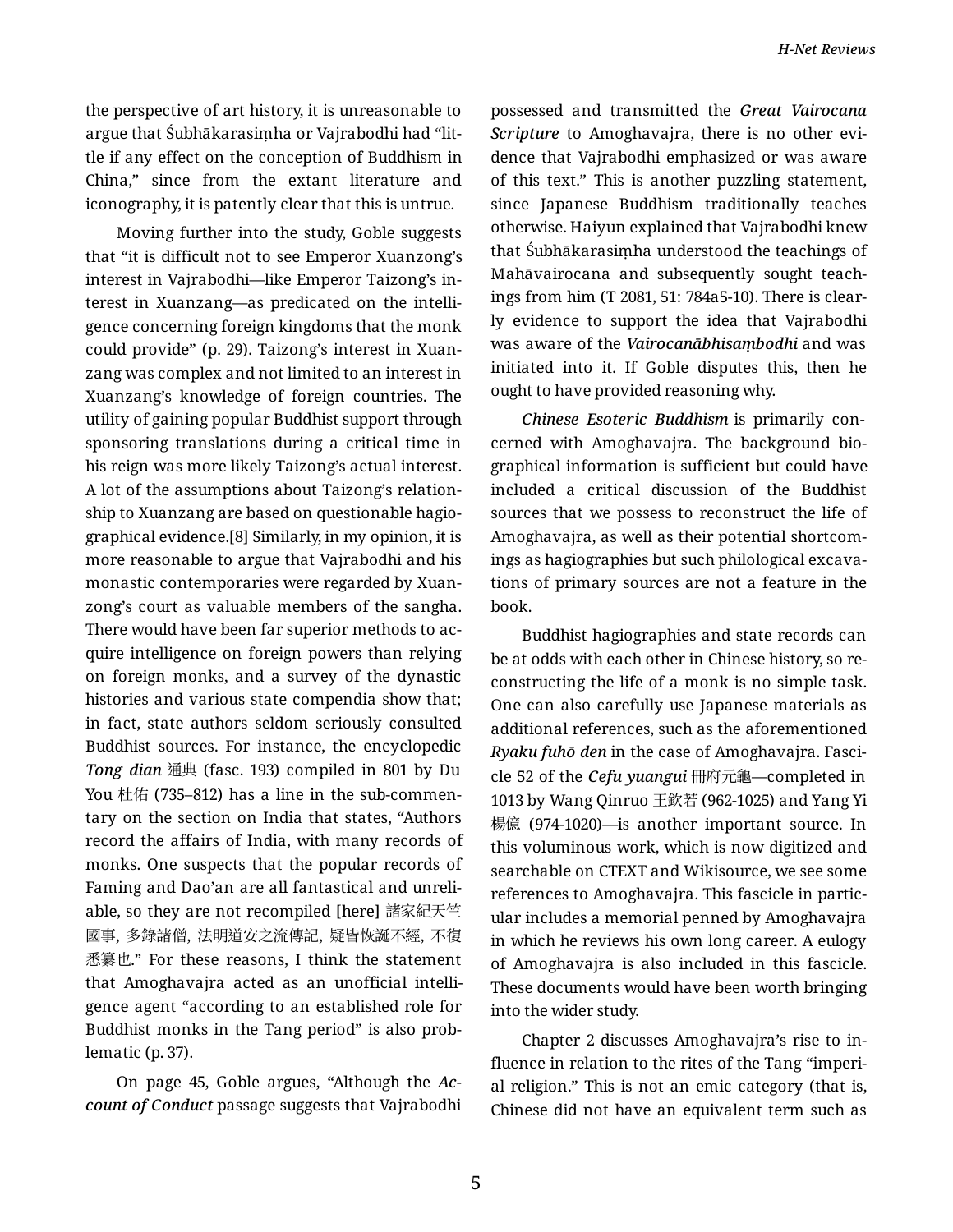this, nor did they think of their country as an "em‐ pire"). As part of this discussion, Goble introduces the specific ritual for the winter solstice, citing the *Jiu Tang shu* 舊唐書 (JTS 21.820). He states that "the twelve zodiacal constellations" were enshrined on the altar, which sparked my interest, since I did not think that the zodiacal deities were incorporated into the state rituals at this point in Chinese history (the zodiac signs—Aries, Taurus, etc.—originated in Mesopotamia and were initially transmitted into China via Buddhism) (p. 62). However, upon reading the original source, I did not see any refer‐ ence to zodiacal signs or constellations but only to the twenty-eight lunar stations (*ershiba xiu* 二十八 宿). Goble also mentions Tianyi 天一 and Taiyi 太一, but I do not see these in the original Chinese text. This sort of imaginative or otherwise defective in‐ terpretation of the primary source is misleading.

Chapter 3 discusses Esoteric Buddhism and warfare, topics with which Amoghavajra was evi‐ dently familiar. Here we find extensive documen‐ tation of ritual forms used in the Tang military, in‐ cluding Buddhist and Daoist sources that are con‐ nected to Amoghavajra. Extensive details are pro‐ vided for this topic. Goble argues that "Amoghava‐ jra's meteoric ascent was largely the result of two essential and related factors" (p. 95). He cites the An Lushan rebellion and Amoghavajra's subjuga‐ tion rituals with which he was believed to subdue and kill enemies. Although many details are given to argue for these two points, I would argue that it was not strictly Amoghavajra's abilities in spell‐ craft that facilitated his rise in elite society. Amoghavajra's career during this period included other activities, most notable was his compilation and formulation of Indian astrology for imple‐ mentation within a Chinese environment. The rel‐ evant text in question is listed in the bibliography of *Chinese Esoteric Buddhism* as *Wenshushili pusa jizhu xiansuo shuo jixiong shiri shan'e suyao jing* 文 殊師利菩薩及諸仙所說吉凶時日善惡宿曜經 (T 1299), but 宿 (lunar lodge or constellation) is *xiu* and not *su* (in other words, *Xiuyao jing*, not *Suyao jing*).

Goble does not seem to discuss this text in his book, despite its professional and political signifi‐ cance in Amoghavajra's life. This text was first drafted in 759, with a subsequent revision in 764. These were the years that Amoghavajra's career as a court cleric flourished. We should note that the edition of the *Xiuyao jing* in the Taishō canon is not the original version produced by Amoghava‐ jra. The main body of the text also defers to Indian or Sino-Indian astronomers resident in the capital, namely, the Kāśyapa and Gautama families, and the monk Kumāra[9]. In light of these facts, to sug‐ gest Amoghavajra rose to prominence on a wave of violent magic unduly modifies his image toward that angle. Amoghavajra was also involved in as‐ trology and astronomy to some extent.

Goble argues that "in Esoteric Buddhism, stan‐ dard ethical proscriptions and prescriptions for both monastic Buddhists and lay practitioners were effectively subordinated to an ethic of power" (p. 128). This ethical flexibility described here was not necessarily an innovation of Amoghava‐ jra. We can point to the work of the Huayan patri‐ arch Fazang 法藏 (643–712), namely, his commen‐ tary on the bodhisattva precepts: *Fanwangjing pusa jieben shu* 梵網經菩薩戒本疏 (T 1813). Fazang often cited the *Yogācārabhūmi* 瑜伽論 (T 1579), which gives the bodhisattva a great deal of ethical flexibility to carry out acts of theft and even homi‐ cide if circumstances permit. Such acts performed out of compassion generate merit according to said text (T 1579, 30: 517b6-17). Fazang's commen‐ tary allows for the production of weapons and subduing of unruly sentient beings (T 1813, 40: 639b5-9). In light of this, the argument that Amoghavajra's system of Buddhism was subordi‐ nated to an ethic of power appears overstated and not entirely justified.

This sets the stage for chapter 4, which deals with Amoghavajra's relationships with various elite figures, including the emperors and other prominent men. Goble goes into great detail about the changes the Tang government saw during the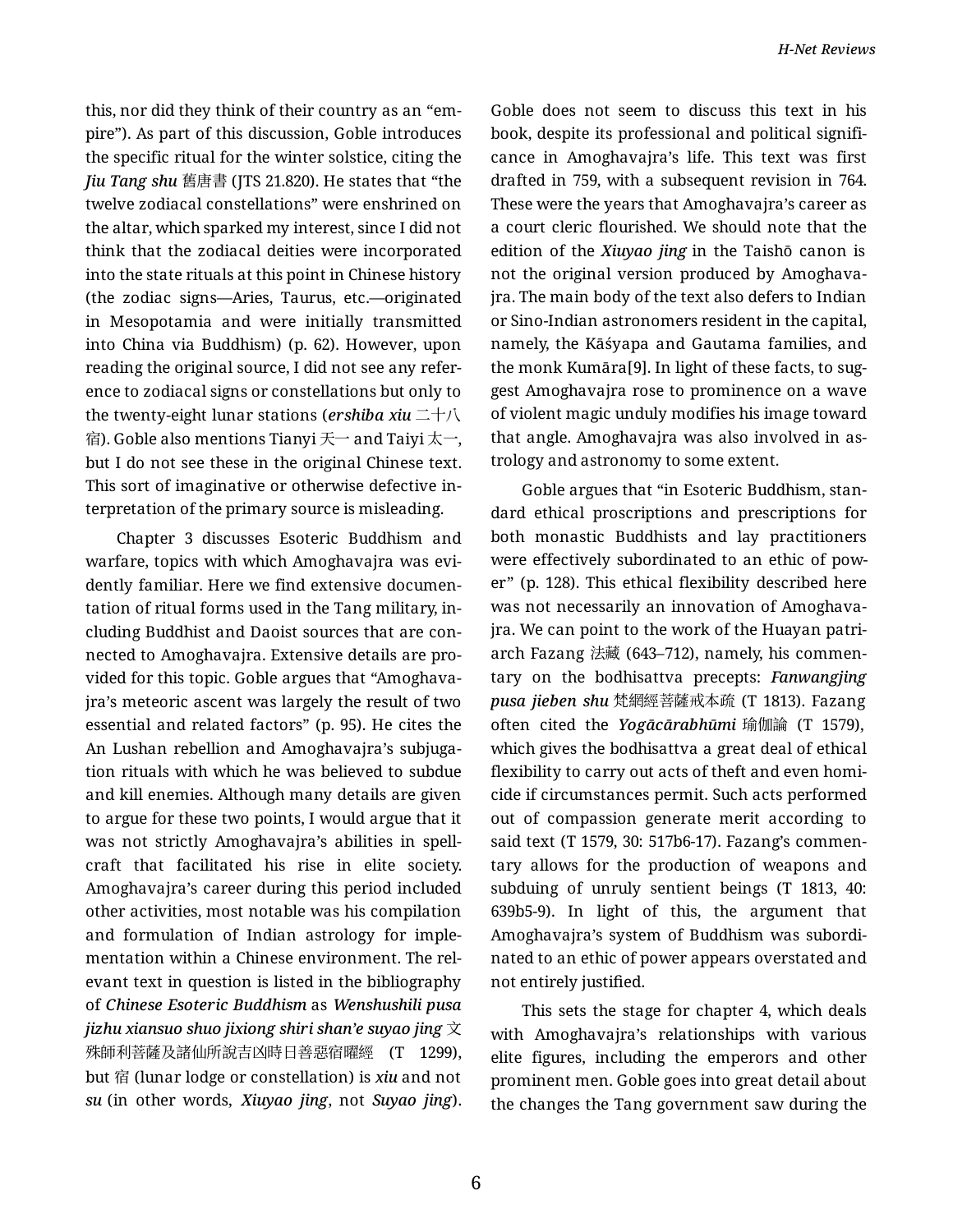years of Amoghavajra's career. He also outlines bi‐ ographical details of the people with whom Amoghavajra interacted, with reference to the dy‐ nastic histories and other sources. Chapter 5 ad‐ dresses the institutional establishment of Esoteric Buddhism. Goble asserts an argument made throughout earlier chapters, that "Amoghavajra represented his teaching as a new teaching, one that was not known in China until he transmitted what he had received in southern India" (p. 174). Chapter 6 of *Chinese Esoteric Buddhism* explores the legacy of Amoghavajra. This chapter also ex‐ tends into discussions of how Zanning 贊寧 (920– 1001) in particular shaped contemporary and also modern understandings of Amoghavajra and his Esoteric Buddhism.

Goble gives different titles of texts in transla‐ tion. For instance, *Great Vairocana* (p. 2), *Mahā‐ vairocana* (p. 3), and *Great Vairocana Scripture* (p. 18) for *Dari jing* 大日經 (on page 45 this is literally translated as *Great Sun Scripture*), but a more sen‐ sible approach would be to consistently use an at‐ tested Sanskrit title of the work in question, such as that given in the fragments explored by Mat‐ sunaga Yūkei in 1966, and also recently used by Kanō Kazuo: namely, *Vairocanābhisaṃbodhi*.[10] We also see typographical errors throughout the book, which are too numerous to list here. Goble mentions in passing "the deity Vinayaka (*pinaya‐ jia tian* 毘那夜迦天) or Vinayaka Gānapati (*pinaya‐ jia enabodi* 毘那夜迦誐那缽底), the esoteric Gaṇeśa" (p. 186). It should be Vināyaka and Gaṇapati re‐ spectively. More care with Sanskrit names would have been desirable (especially now that Monier-Williams is digitized).

To sum up, I believe that *Chinese Esoteric Bud‐ dhism* offers extensive biographical details regard‐ ing Amoghavajra's life and career, as well as those religiously or professionally connected to him, and all this is indeed valuable, but this monograph suf‐ fers from a number of problems. In light of what I have outlined above, I cannot recommend *Chinese*

*Esoteric Buddhism*. The definitive study on Amoghavajra remains to be written.

## Notes

[1]. I must thank Joseph P. Elacqua and Jayara‐ va Attwood for their comments regarding this re‐ view. I must also thank my colleagues from Shin‐ gon and Tendai who shared their views.

[2]. Yoritomi Motohiro 頼富本宏, "Mikkyō no kakuritsu" 密教の確立, in *Indo mikkyō* インド密教, ed. Tachikawa Musashi 立川武蔵 and Yoritomi Mo‐ tohiro (Tokyo: Shunjūsha, 1999), 32–56.

[3]. Osabe Kazuo 長部和雄, "Ichigyō Zenji no kenkyū" 一行禪師の研究, *Mikkyō kenkyū* 密教研究 87 (1944): 21–39; Osabe Kazuo, "*Dainichikyō sho* no sensha to *Gishaku* no zaijisha ni kansuru gimon" 大日經疏の撰者と義釋の再治者に關する疑問, *Mikkyō bunka* 密教文化 27 (1954): 40–47; Osabe Kazuo, *Ichi‐ gyō Zenji no kenkyū* 一行禪師の研究 (Kobe: Kōbe Shōka Daigaku Keizai Kenkyūsho, 1963); Kameya‐ ma Takahiko 龜山隆彦, "*Dainichikyō sho* ni okeru senryakushaku shinpishaku ni tsuite"『大日經疏』 における淺略釋・深秘釋について, *Indogaku Bukkyō‐ gaku Kenkyū* 印度學佛教學研究 56, no. 1 (2007): 169– 72; Shimizu Akisumi 清水明澄, "Tōdo ni okeru *Dainichikyō* chūshakusho no seiritsu katei: Onkojo wo chūshin toshite" 唐土における『大日經』注釋書の 成立過程:『温古序』を中心として, *Mikkyō bunka* 密 教文化 221 (2008): 49–72; and Mano Shinya 真野新 也, "Kanyaku *Dainichi-kyō* chūshakusho no seiritsu ni kansuru kōsatsu: Kyōten kanyaku tono kankei kara" 漢訳『大日経』註釈書の成立に関する考察 : 経典 漢訳との関係から, *Ronsō Ajia no bunka to shisō* 論叢 アジアの文化と思想 25 (2016): 34–121.

[4]. Jeffrey Kotyk, "Early Tantric Hemerology in Chinese Buddhism: Timing of Rituals according to Śubhakarasiṃha and Yixing," *Canadian Journal of Buddhist Studies* 13 (2018): 12–13.

[5]. *Dengyōdaishi zenshū* 傳教大師全集 (Hieizan Senshūin Fuzoku Ezan Gakuin 比叡山専修院附属叡 山學院, 1926), vol. 4, 5 [391]; and *Kōbōdaishi zenshū*